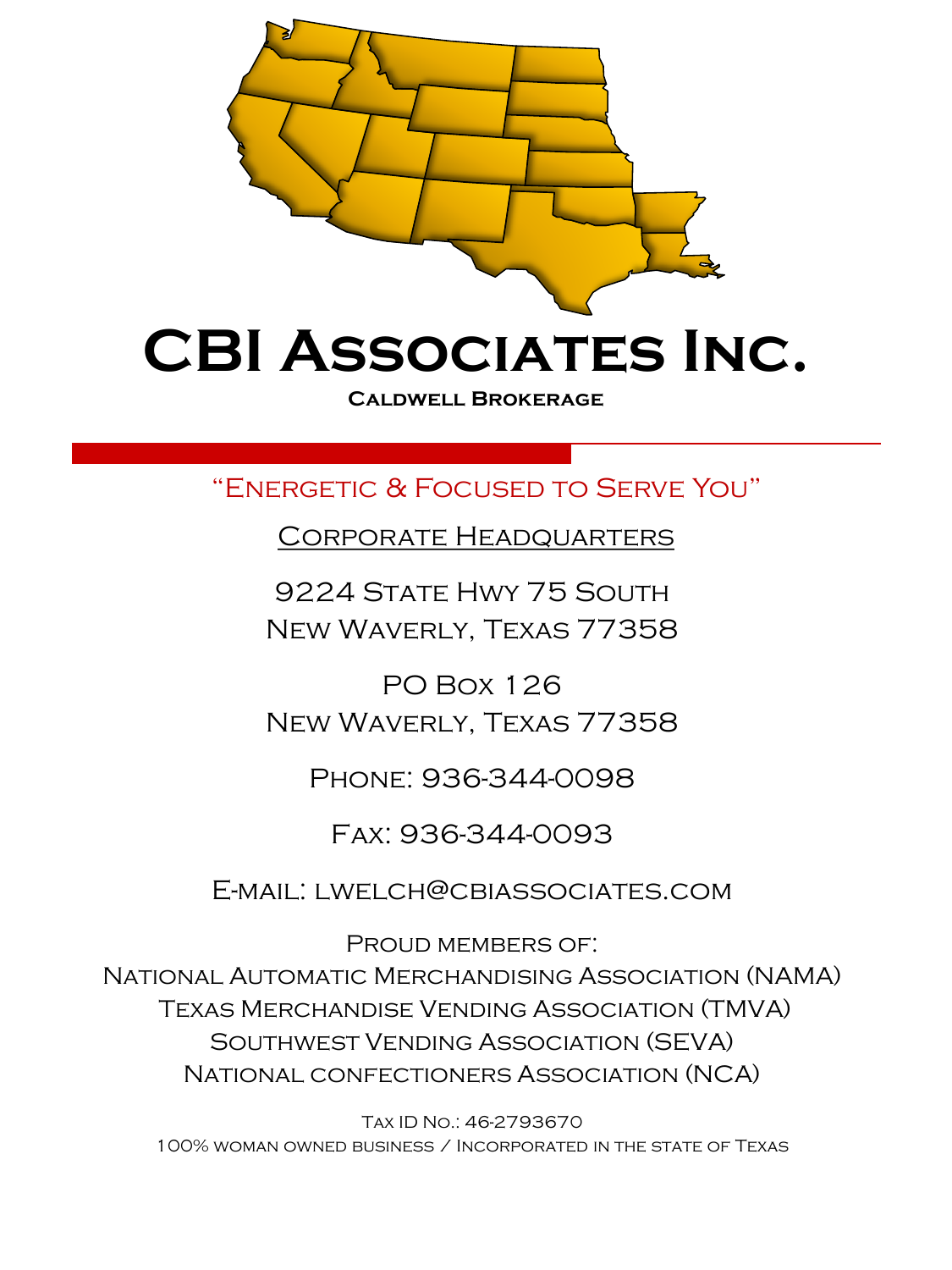# **CBI Associates Inc. Company Biography and Trade Experience**

Caldwell Brokerage was established in 1980 by Jackie Caldwell. With his years of experience and his desire to succeed, CBI has thrived and grown into one of the most successful privately owned food brokers in the Southeast. In 1987 Lisa Caldwell Welch joined Caldwell Brokerage. for over 35 years, Lisa has succeeded in growing the business using her ability to identify new sales opportunities and create an effective and successful sales presentation. The key to Lisa's success is the ability to develop strong relationships within the industry by providing optimal customer service, her commitment to excellence and final results. In 2014 Caldwell Brokerage became a Texas corporation and changed its name to CBI Associates Inc. (CBI).

### Product Development Success

- ❑ Wolfgang Puck Coffee Introduced Wolfgang in the southwest market. Within 1 year recorded sales of \$450,000. Took Sales to \$1,000,000 in 2017 and doubled sales to \$2,000,000 in 2018. In 2019 recorded sales of \$3,500,000.
- ❑ Shasta Beverages-Annual increase of 30%. Introduced Faygo and Shasta to our market, increasing YTD sales by 50%.
- ❑ Sugar Foods 2012 Broker of the year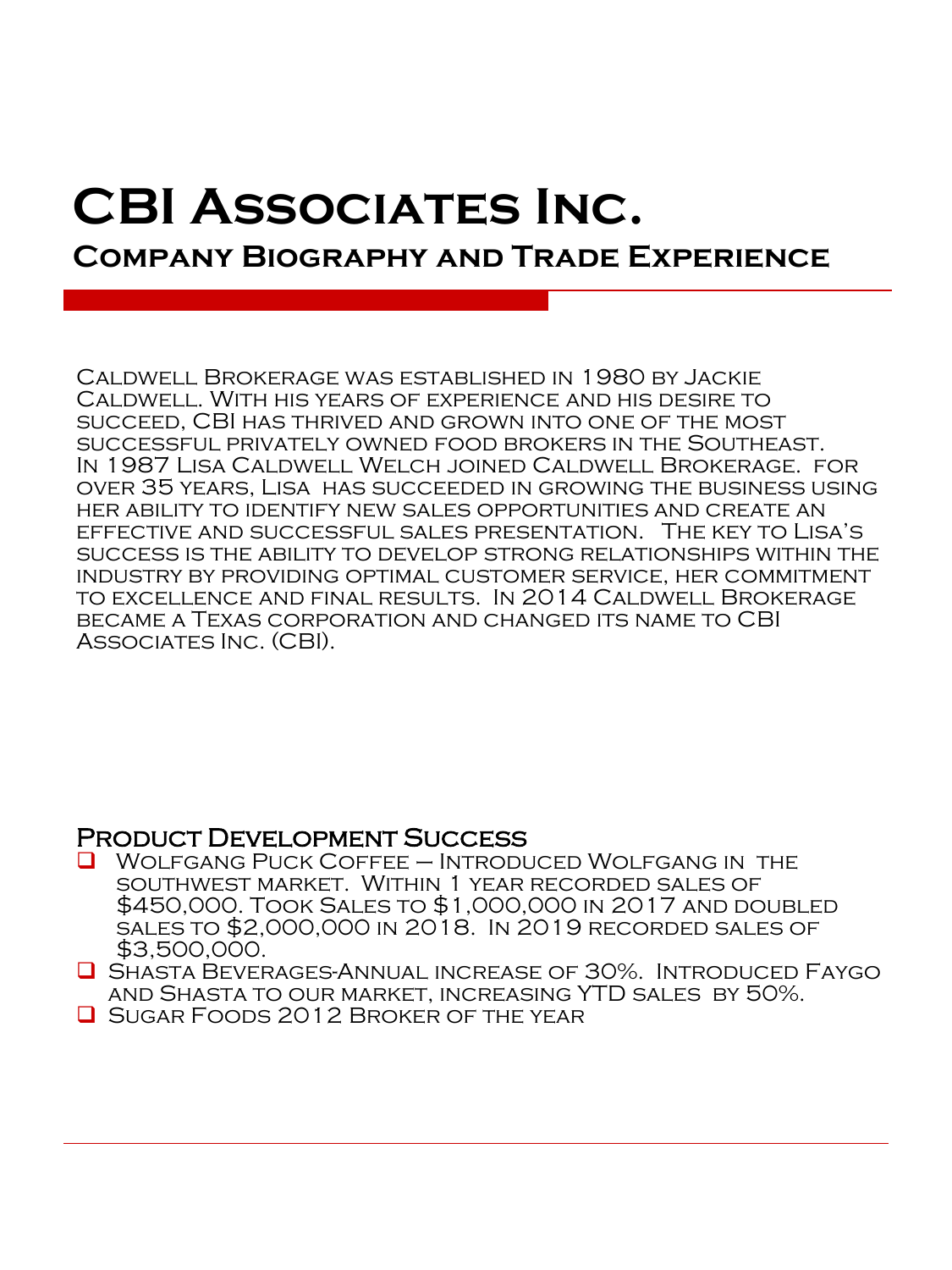# **Company Biography and Trade Experience (continued)**

## The operational philosophy of CBI is:

- ❑ To remain focused on customer acceptance and continued use of our products
- ❑ Maintain productive rapport and communication with customers through frequent sales calls utilizing a well qualified and organized sales staff

The sales staff of CBI has over 100 years of combined experience in the Vending industry.

## Operator coverage

- ❑ Depth of coverage: 800 separate entities
- ❑ Call average: 6 per day
- ❑ Call Frequency (According to customer rank):
	- 1) Every 2-3 weeks
	- 2) Once per month
	- 3) Every 6-8 weeks

## Value Added Services

- ❑ Telemarketing to distant areas between calls
- ❑ Quarterly product information meeting with distributors sales reps.
- ❑ Participation in an average of 2 trade shows each year.
- **Q** DEVELOPMENT & IMPLEMENTATION OF FREQUENT distributor sales rep incentive programs.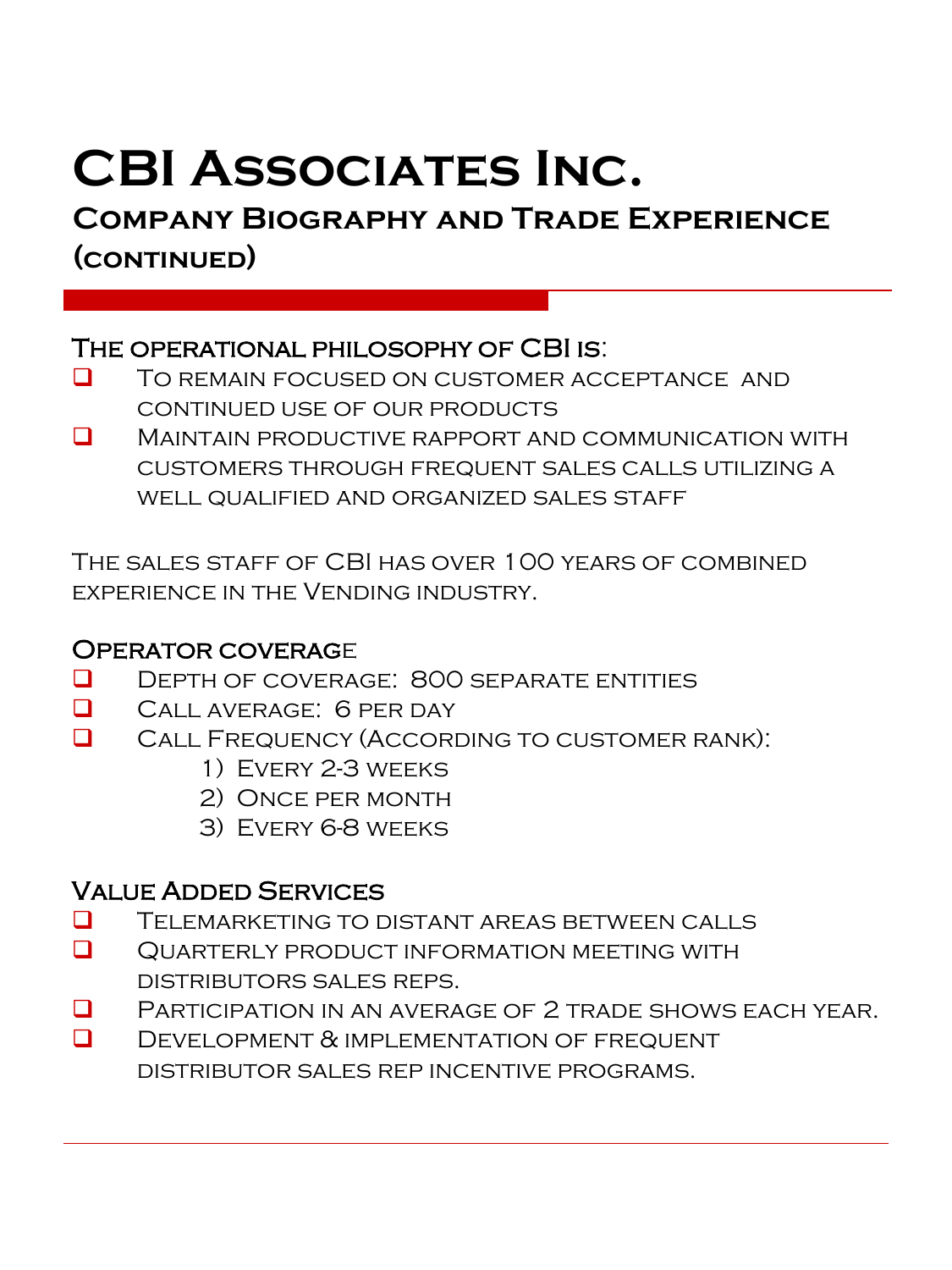# **Our Team**

LISA WELCH – PRESIDENT LWELCH@CBIASSOCIATES.COM

37 years of sales experience and Business operations

- ❑ Point of contact for key accounts and distributors **TERRITORY WIDE**
- ❑ Manages sales force for optimum coverage and product awareness
- ❑ Strategic planning to increase sales and build volume
- ❑ Weekly travel to maintain existing business and search for expanding business opportunities
- ❑ Create creative solutions against our competition
- ❑ Analyze business trends
- ❑ Regional Sales Manager for Wolfgang Puck Coffee

Lisa Walker –Office Manager lwalker@cbiassociates.com

30 years of sales, staff training, and Management Experience

- ❑ Sales support for customer base
- ❑ Sales presentations and new product introduction
- ❑ Weekly travel to maintain territory presence

RANDY WELCH – VICE PRESIDENT RWELCH@CBIASSOCIATES.COM 20 years of sales experience and Business operations

- ❑ West Texas vending/OCS territory
- ❑ Sales and director of prison distribution

Jackie Caldwell – Consultant caldwellbroker@oplink.net 40 years experience in Vending/OCS and Prison Distribution. ❑ Lead Consultant for Prison and Vending Distribution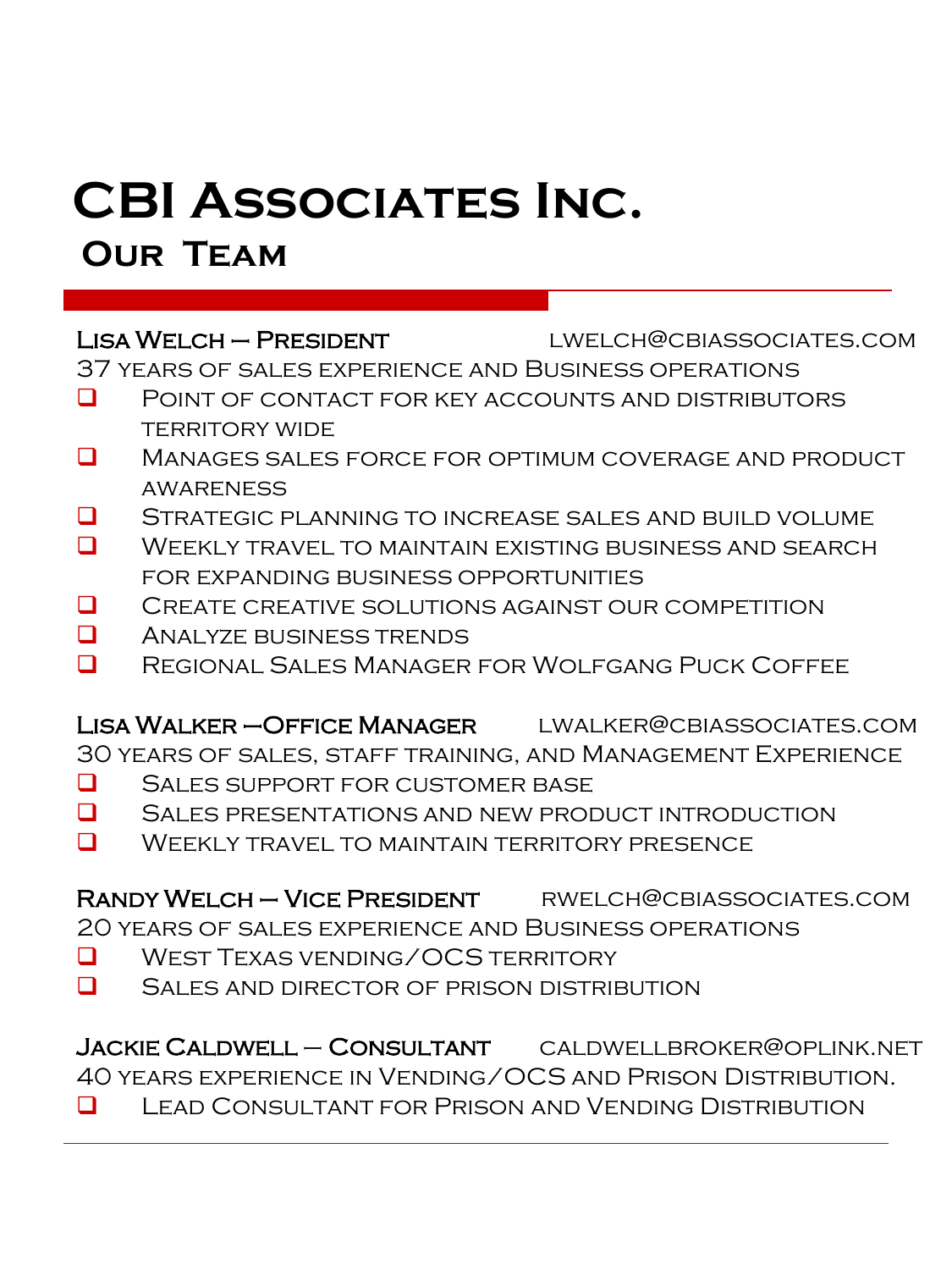# **OUR TEAM (CONTINUED)**

Lynda Arnold – Sales arnold2237@sbcglobal.net

SATELLITE OFFICE: MESQUITE TX

3o+ years experience in Vending & C-Store Sales

❑ Vending/OCS Sales for Dallas/Fort Worth, East Texas and Southern Oklahoma

Richard Cameron - Sales rcameron526@hotmail.com

20+ years experience in direct sales

❑ Vending/OCS Sales for South Texas

Cathy Feeley– Sales Manager cfeeley@cbiassociates.com SATELLITE OFFICE:

Phoenix Arizona

29years experience in Vending, Food Service & OCS Sales

❑ Vending/OCS Sales/Food Service Sales for states of New Mexico, Arizona, California, Nevada, Colorado and Utah

Justin welch- Sales Manager jwelch@cbiassociates.com ❑ Vending/OCS Sales for Texas, Oklahoma and Louisiana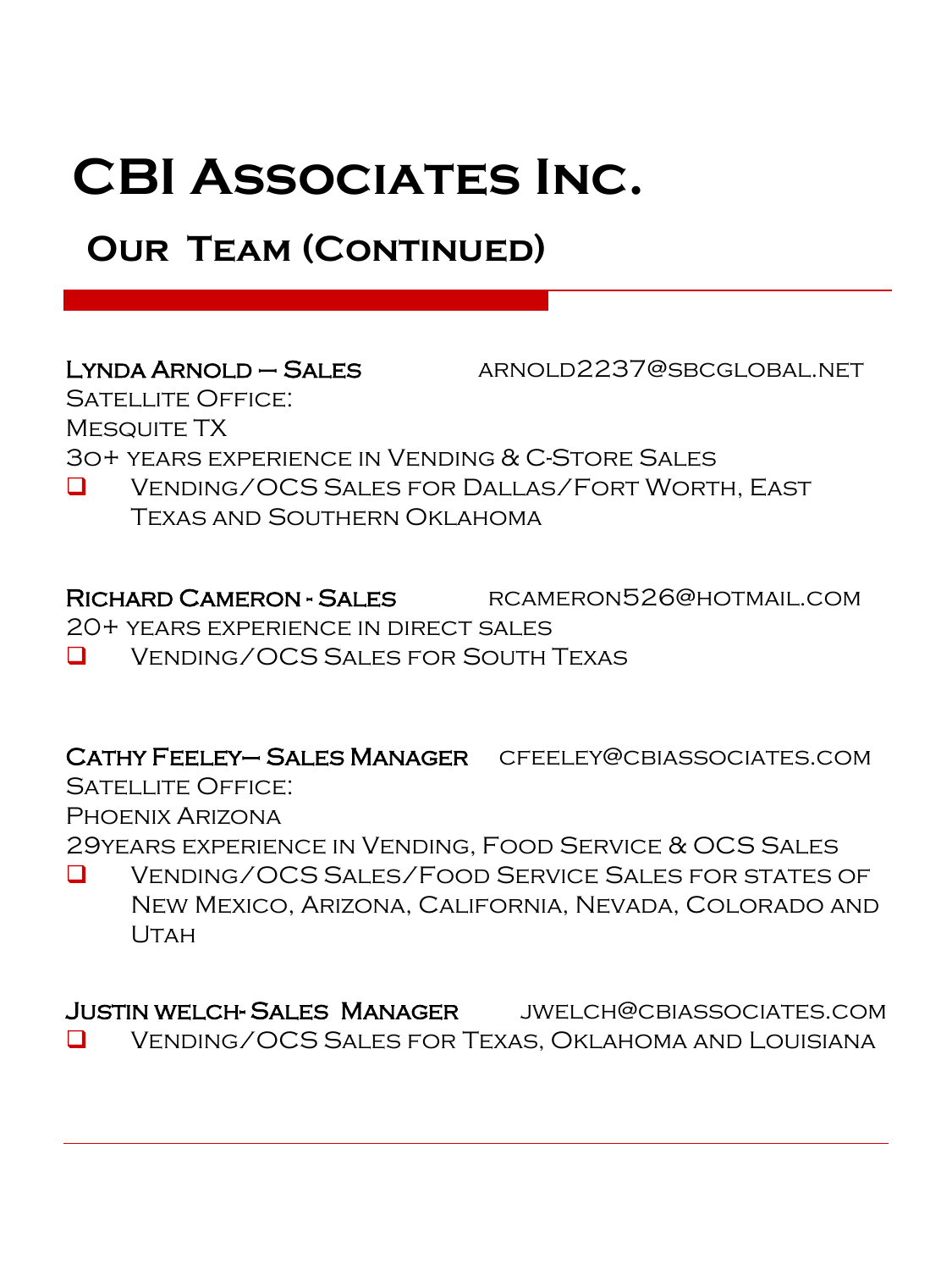

# **GEOGRAPHICAL COVERAGE**

**KEY ACCOUNTS**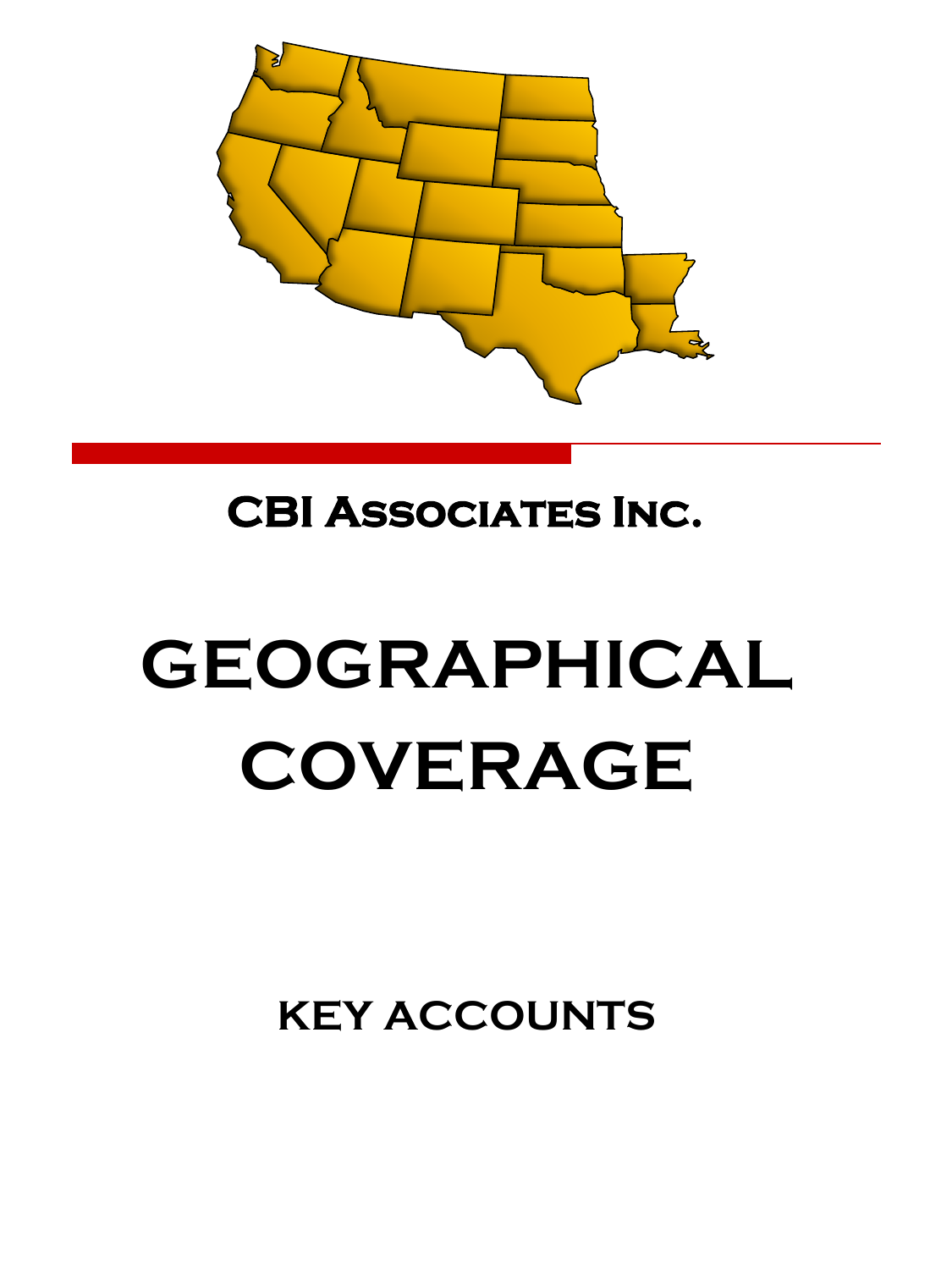**Vend Distributors** 

## Vistar Houston

**PRESIDENT** Roger Levine Customer Service Manager Norma Long Operations Manager Lorrie Brewster

# Vistar North Texas

**PRESIDENT** Darren Hamblen

### Customer Service Manager

Jennifer Dietrich Inventory Manager Elizabeth Tittareli

Vistar of Phoenix **PRESIDENT** Jamie Guadagnino Customer Service Manager Alisha Day Operations Manager Janna Braunstein

Vistar Rocky Mountains **PRESIDENT** David Schlernitzauer Customer Service Manager Alex Sutherland Operations Manager Jennifer Hodge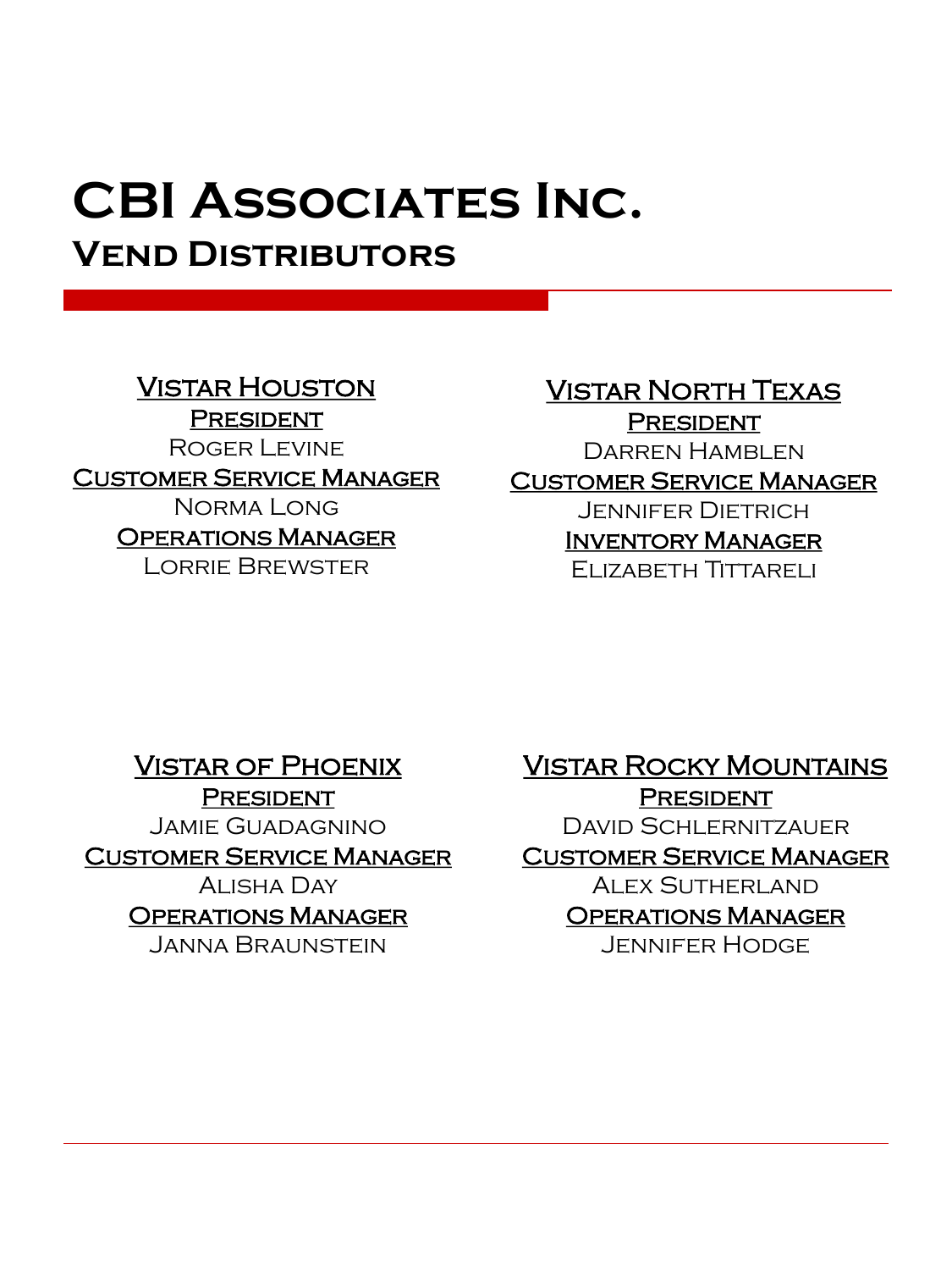# **Vend Distributors**

## Vistar Northern California

**PRESIDENT** Jason Stranahan

**SALESMANAGER** 

Jerry King Operations Manager Jackie Dicicco

Vistar Northwest **PRESIDENT** Brad Tugaw Customer Service Manager Cheryl Heinrich Operations Manager April Roysdon

Vistar Southern California

**PRESIDENT** Jason Stranahan Customer Service Manager Shannon Carey Operations Manager Brian Nyhus

Vistar Kansas **PRESIDENT** Darren Hamblen Customer Service Manager Mark Hodge Operations Manager Scott Braun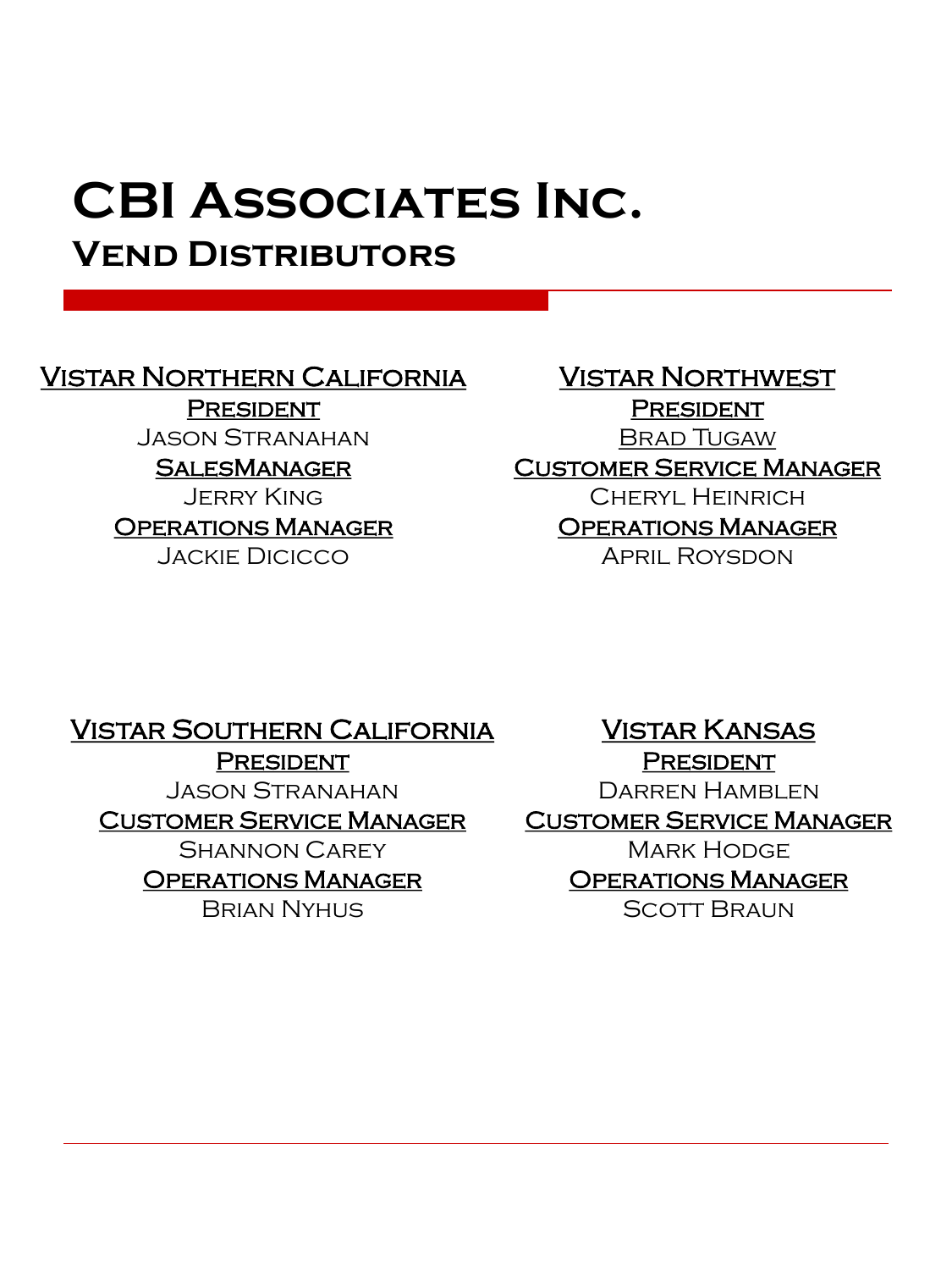# **CBI Associates Inc. food Service Distributors**

## Reinhart Foodservice

## Louisiana, L.L.C.

524 WEST 61ST ST Shreveport, LA

## **MARKETING MANAGER**

Michelle Glick

Doerle Food Service L.L.C.

113 KOL Drive Broussard, LA

## Vice President/Purchasing

Rick Blum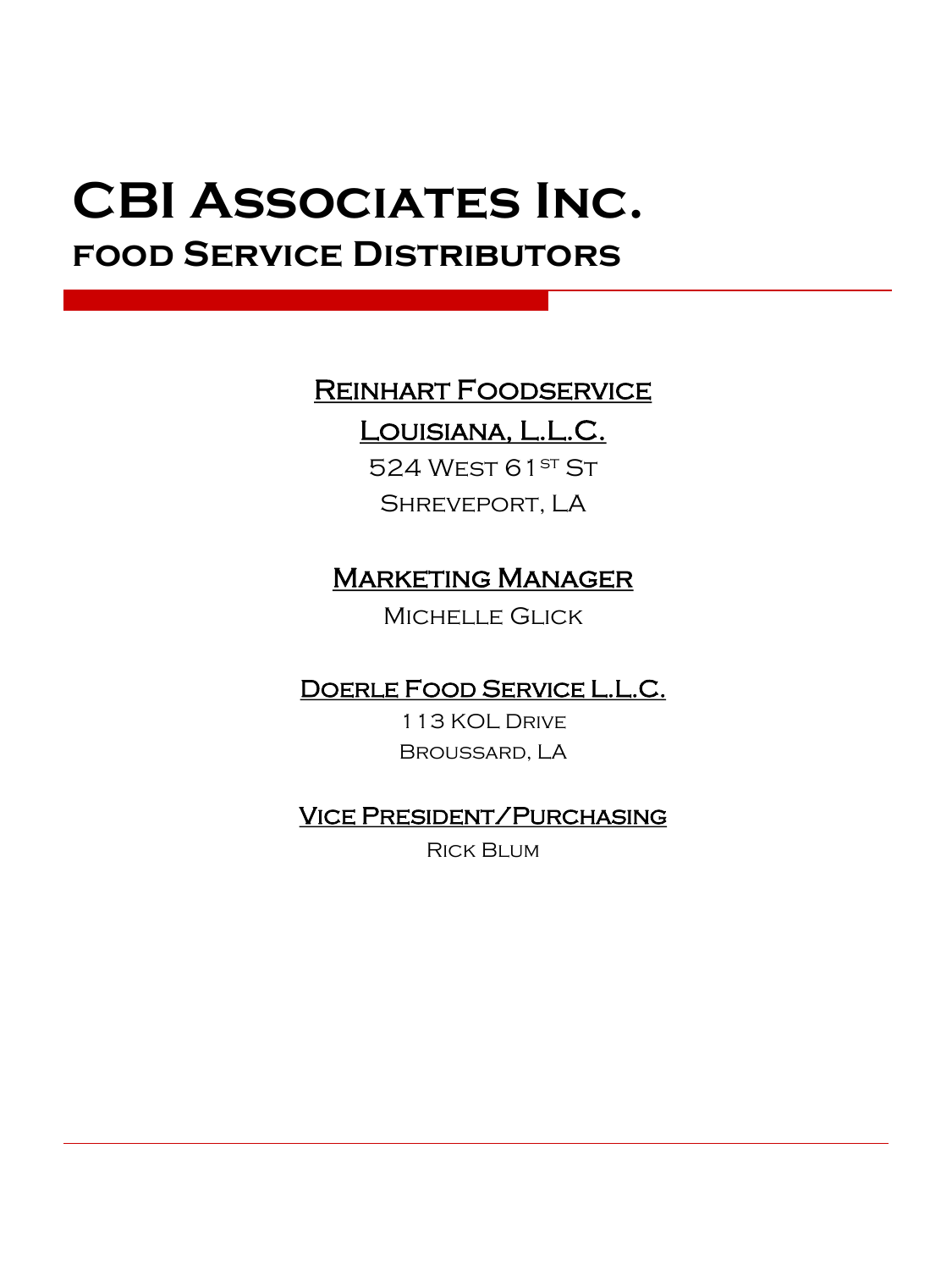# **Key Principal List**

### Allgood Foods

• Peanut Butter

### Aunt Dots Foods

- Pouch Hot Foods
- Chili/Beef Stew/Alfredo

#### Brother Kanes Chips

- Potato Chips
- Bagel chips
- Peanuts & Trail Mixes
- Pretzels

#### Bumble Bee Seafood

- Pouch Tuna/Salmon
- Canned Sardines
- Assorted Seafood

### Carmela Foods

• Pouch Vienna Sausage

#### Darlington Farms

- Appleways Oatmeal Bar
- Spikerz Crackers **COOKIES**

#### **GEISHA**

Pouch Tuna/ Mackerel/ Sardines/Oysters

#### **GLANBIA**

- On Cake Bites
- Protein Crisp
- On Protein almonds, crisp & Wafers
- On Amino Energy **DRINKS**
- Isopure Drinks

#### Harvest hill

- Sunny D
- Juicy Juice
- $\bullet~$  Fruit 20
- Very Fine

#### **HOLIDAY HOUSE**

- Water Filters
- Water Coolers
- $\bullet~$  Equipment  $\&$ **PARTS**

#### Mojo Organics

• Pure Coconut Water

#### Poptime Snacks

- Single Serve **POPCORN**
- Single Serve Popped Chips

#### **SCONZA**

- Yogurt Pretzels
- Assorted Bagged Candy

#### Shamrock Farms

- Milk
- Rockin Protein **DRINKS**

#### **CHATTANOOGA**

- Moon Pies
- "LOOKOUT!" Pecan Pies

/Clam/Fish Steaks

- -
-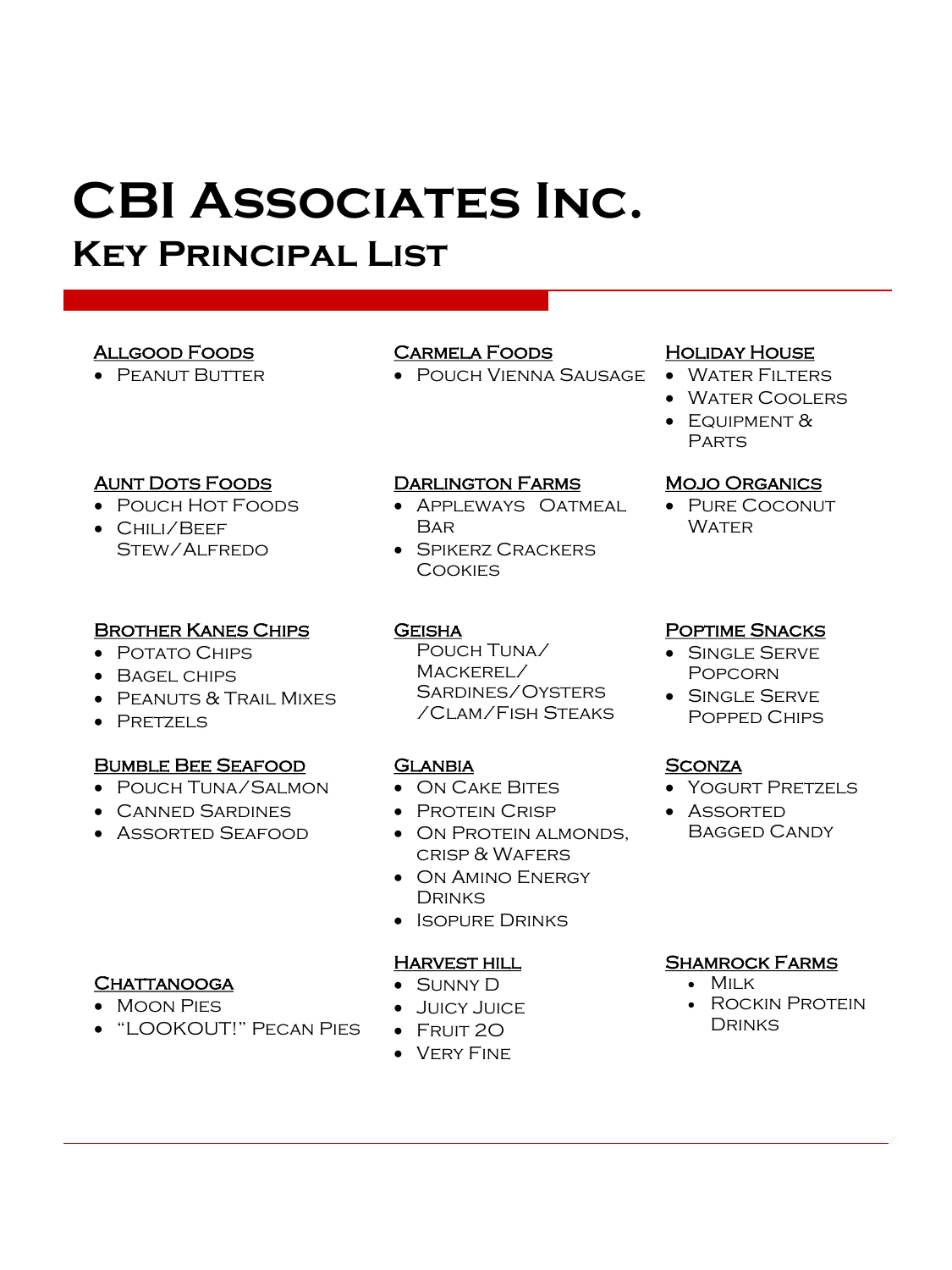# **CBI Associates Inc. Key Principal List**

#### Shasta/LaCroix/Faygo

- Flavored Water
- Flavored Soda
- Energy Drinks

#### **SLIMFAST**

- Keto Meal Bars
- Advanced Energy Drink

#### **SWEET SUE FOODS**

- Pouch Chicken
- Pouch Ham

#### Squeak N Clean

• Coffee Pot Cleaner

#### **THINK**

• High Protein Bars

#### SINGLE CUP COFFEE

- Brooklyn Bean
- Donut Shop
- Hurricane
- Barnies Coffee KITCHEN

Coffee/Wolfgang

• Wolfgang Puck Coffee & Tea • Portion Packs &

> PRIVATE LABEL **EQUIPMENT**

• Coffee Bean & Tea

- Guy Fieri
- Organa Tea
- Skinny Girl
- Cake Boss

**ALLIANT** 

**LEAF** 

**PODS** 

**PUCK** 

#### Sugar Foods

- Creamer & Sugar
- Sweeteners
- Oatmeal Kits
- Better Chip
- Taco Bell Chips
- N'Joy Brand **PRODUCTS**

#### UNITED FOODS

- • Perfect Servings **PRODUCTS**
- Dispensing **EQUIPMENT**
- Powdered Cocoa, Drink Mixes & **CAPPUCCINO**

#### Reunion Island

- Coffee & Tea
- Portion Packs & **PODS**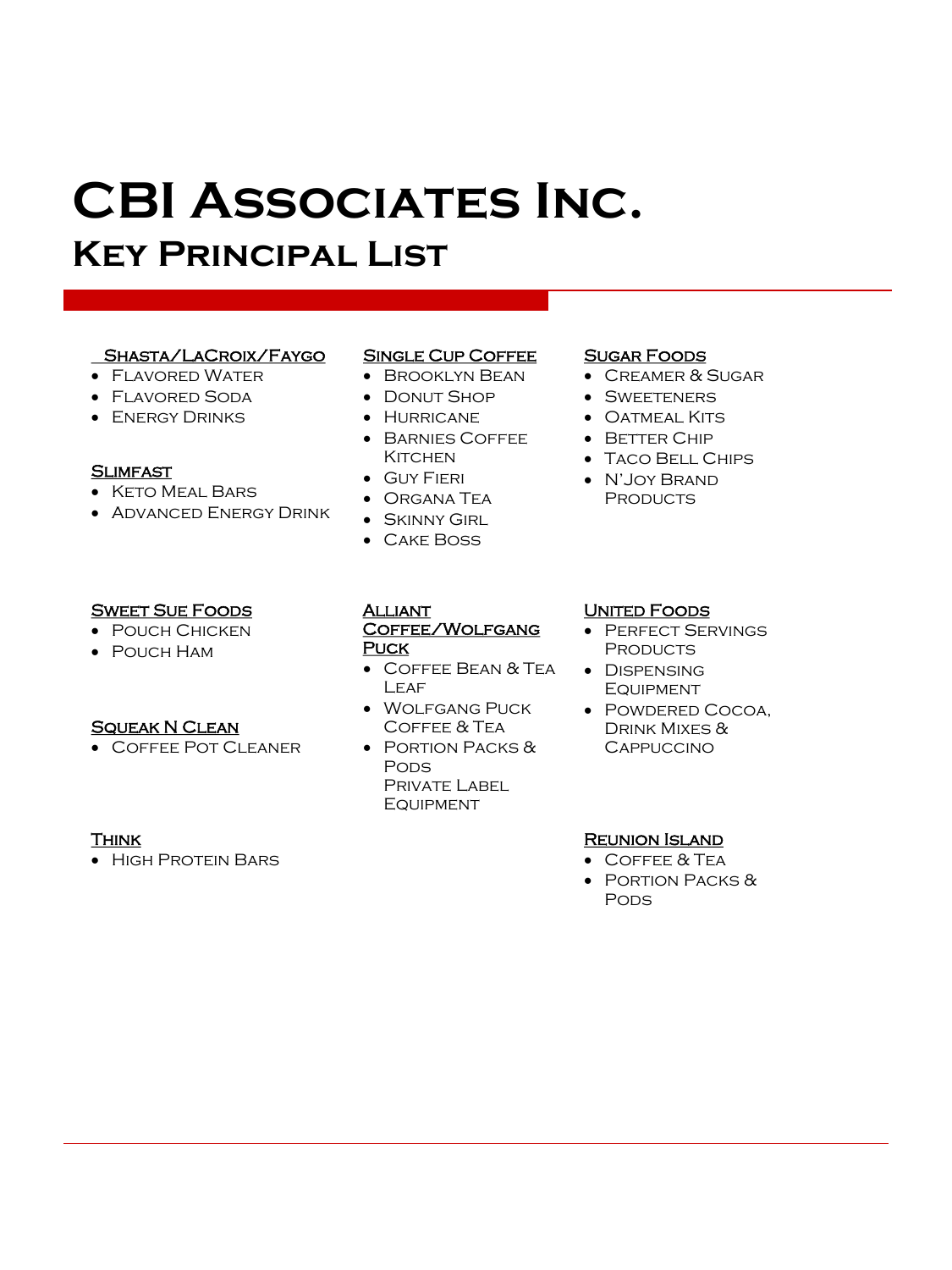Partnership Expectations

Our success is directly attributed to being an independent firm that can focus on objectives and relationships unhampered. We feel this gives us an advantage over large, corporate firms.

### Should CBI represent your product line, you can expect:

- ❑ Ownership will be personally involved.
- **Q** SPECIALIZATION WILL BE APPLIED WHERE NEEDED.
- ❑ Energetic, organized sales calls, offering your product line, will be continually made.
- ❑ Educated marketing information & suggestions will be provided to you.
- ❑ Integrity will always be a keynote in our representation of your firm.
- ❑ Our relationship with key accounts will impact your LINE.

### Our expectation for a mutually beneficial partnership:

- ❑ Close Working Relationship
- ❑ High level of communication
- ❑ Mutual Respect between both parties
- ❑ Accountability